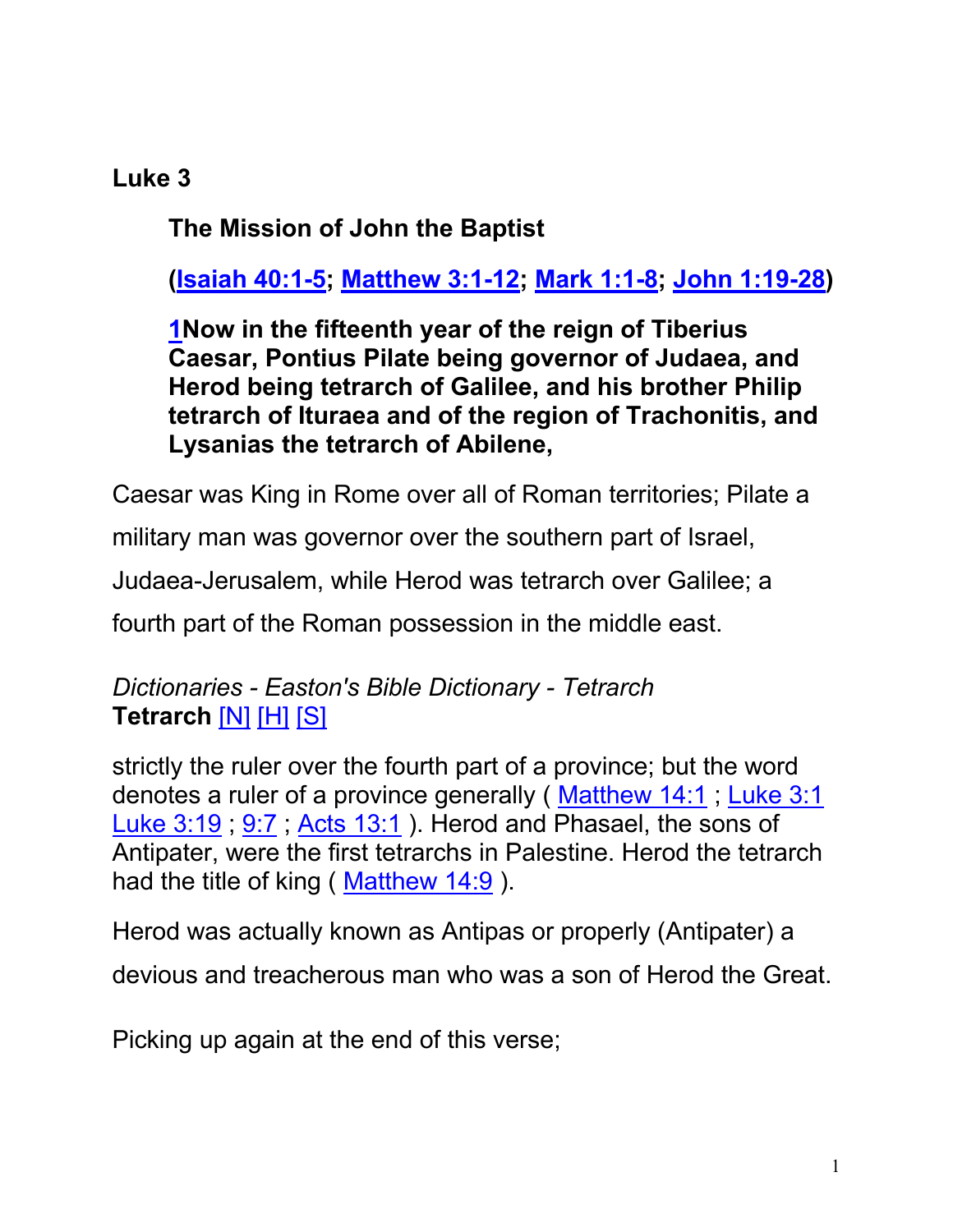*"and his brother Philip tetrarch of Ituraea and of the region of Trachonitis, and Lysanias the tetrarch of Abilene,"*

Phillip, Herod's brother also the son of Herod the Great was tetrarch over Ituraea; and was said to be more fare and benevolent than his brother Antipater.

*Strong's Concordance* Phonetic Spelling: (ee-too-rah'-yah) Definition: Ituraea, a region North of Pal Usage: Ituraean, an adjective applied to a district also called Trachonitis, about 60 miles east of the Sea of Galilee, and partly inhabited by the nomad tribe called Ituraeans.

Lysanias was the son of Ptolemy and was appointed "**tetrarch of** 

**Abilene"** territory northwest of Damascus.

*Alexander the Great had as one of his generals Ptolemy, who made himself pharaoh in 323 BC: Ptolemy I Soter, the first king of the Ptolemaic Kingdom. All male kings of Hellenistic Egypt, until Egypt became a Roman province in 30 BC ending the Macedonian family's rule, were also Ptolemies.* 

The evil that prevailed in so many of these people of antiquity include marriage between brother and sister, killing of fathers and sons, marrying off young daughters for peace; truly a sordid and evil plot of Satan with willing human players.

So that sets the table as to who the Romans were that controlled a large part of the known world at the time. Many of these were in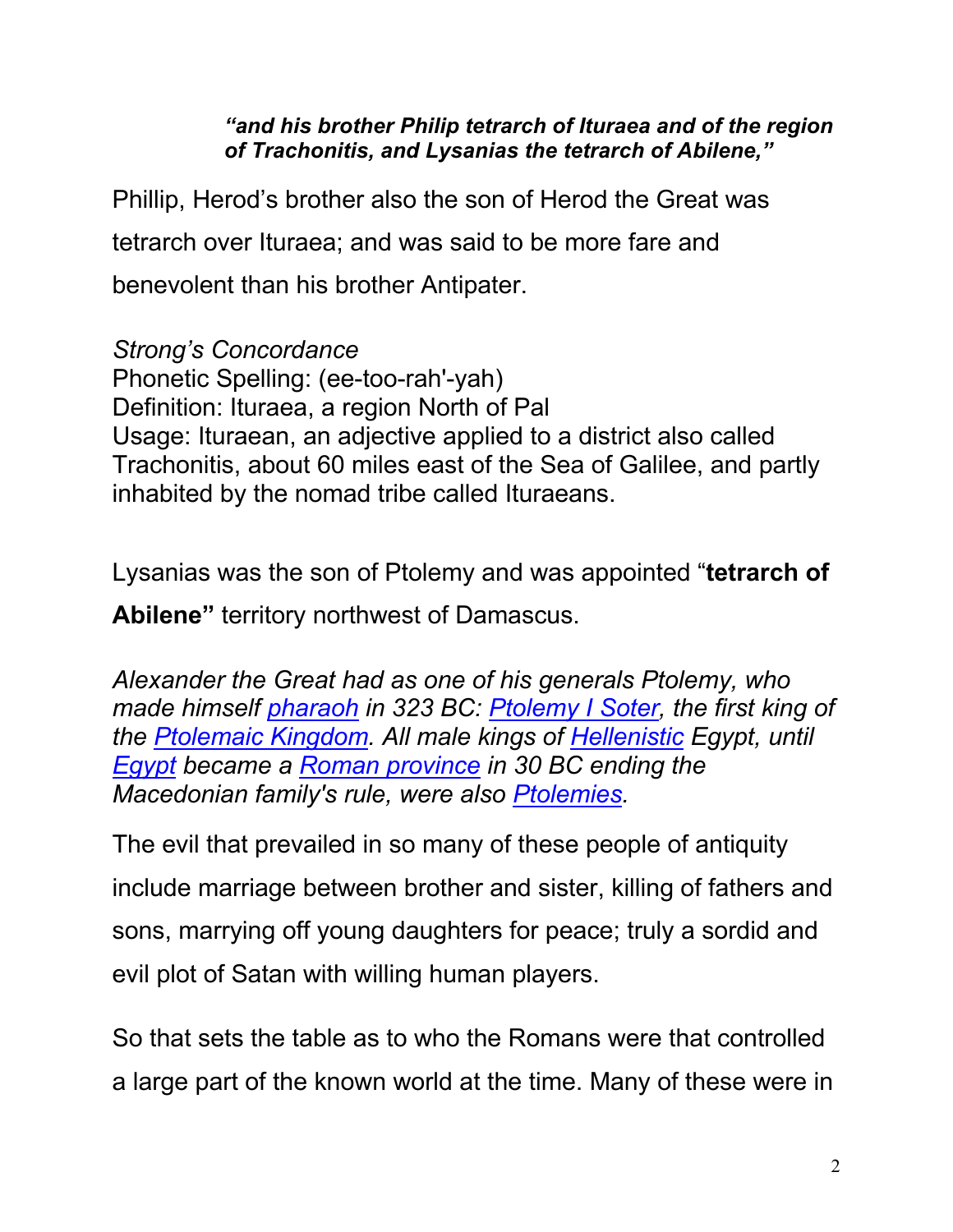positions when Christ began His ministry when he was around 30 years old.

Now to set the table for those in authority over the Jews in Jerusalem; at the same time, we will move from the purely factual physical event

## **2Annas and Caiaphas being the high priests, the word of God came unto John the son of Zacharias in the wilderness.**

If you were to study the Law God gave Moses, it would immediately jump out at you that there is only one high priest at any given time. Many commentators have attempted to resolve these words, but the Word of God is not clear to us on what is meant. So, we will leave it that way unless you want to know the various approaches by the various commentators?

The essence of the verse is the last part;

#### *"the word of God came unto John the son of Zacharias in the wilderness."*

The Holy Spirit had indwelt John while he was still in his mother's womb.

> *Luke 1:14 14And thou shalt have joy and gladness; and many shall rejoice at his birth. 15For he shall be great in the sight of the Lord, and shall drink neither wine nor*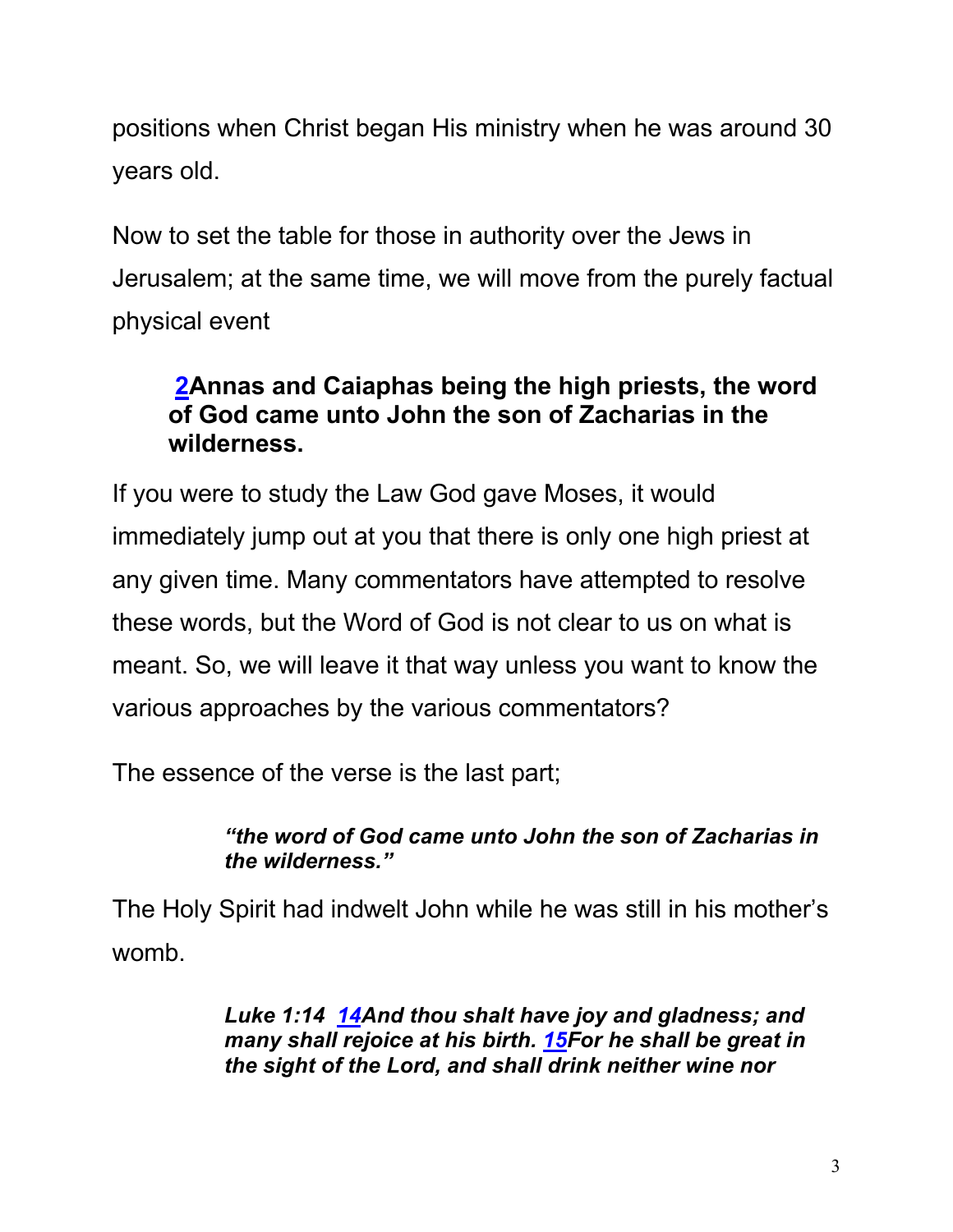#### *strong drink; and he shall be filled with the Holy Ghost, even from his mother's womb.*

The communications that most of us lack with God was established while John was yet in his mother. That communications link is the Holy Spirit and it was in a special way activated for John while he was in his home area of Judah. It is called the wilderness as John had isolated himself in the uninhabited parts to seek God and to grasp what God was going to require of him.

To reset the stage as to who was who at this moment in time;

In verse one of this chapter we found that Tiberias had succeeded Augustus as emperor and continued throughout the time of Christ's life on earth. This event of receiving a Word from God occurred around 16 to 18 years after Tiberias Cesar had taken control of Rome. Likely John was in his late 20s at this time as was Christ Jesus. If you recall John was roughly 9 months older than Jesus and they were  $2<sup>nd</sup>$  cousins.

Luke will site many prophecies from Isaiah as he weaves the history of both John and Christ together.

**3And he came into all the country about Jordan, preaching the baptism of repentance for the remission of sins;**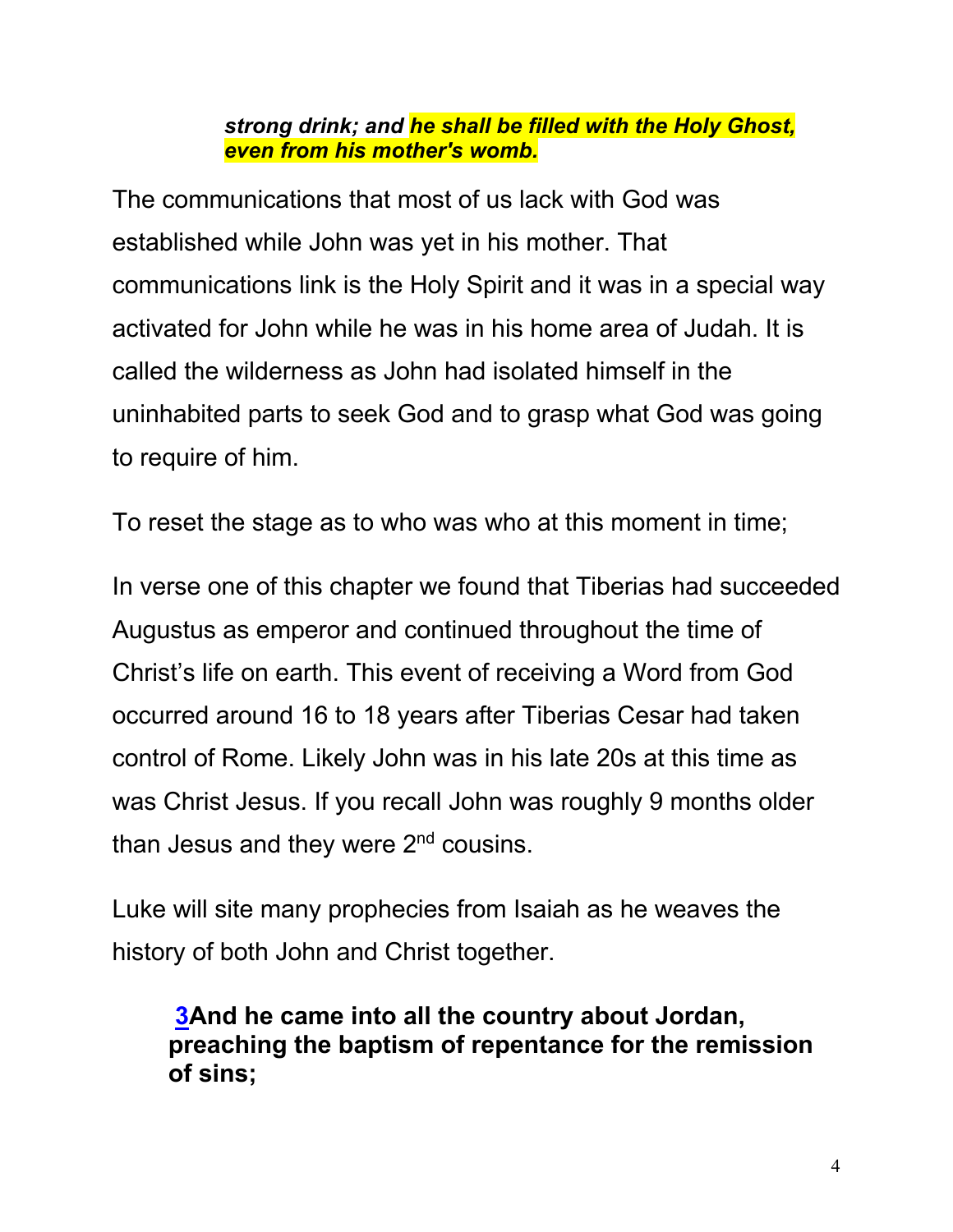The Word John received would change the world, it was repentance of our individual sins. As a sign of that repentance to the world it was accompanied by Baptism. This would be opposite of their upbringing, knowing what the Law required for forgiveness of sin although it was a temporary forgiveness. What John was breaching was the idea that sins could be forgiven completely.

Have you ever wondered if baptism was created by John? In fact, it was not, it was a legal practice according to the Law God had given Moses. It was required of the Priests in order for them to enter the Temple to carry out their duties although the cleansing of water as it was originally known was a ceremonial washing of hands and feet by the priests in the laver that was situated between the bronze laver and the alter.

> *"Then the LORD spoke to Moses, saying: You shall also make a laver of bronze, with its base also of bronze, for washing. You shall put it between the tabernacle of meeting and the altar. And you shall put water in it, for Aaron and his sons shall wash their hands and their feet in water from it. When they go into the tabernacle of meeting, or when they come near the altar to minister, to burn an offering made by fire to the LORD, they shall wash with water, lest they die. So they shall wash their hands and their feet, lest they die. And it shall be a statute forever to them– to him and his descendants throughout their generations." Exod 30:17-21*

The priests had to maintain a continuous state of ritual cleanliness; archeologists have found many of the homes in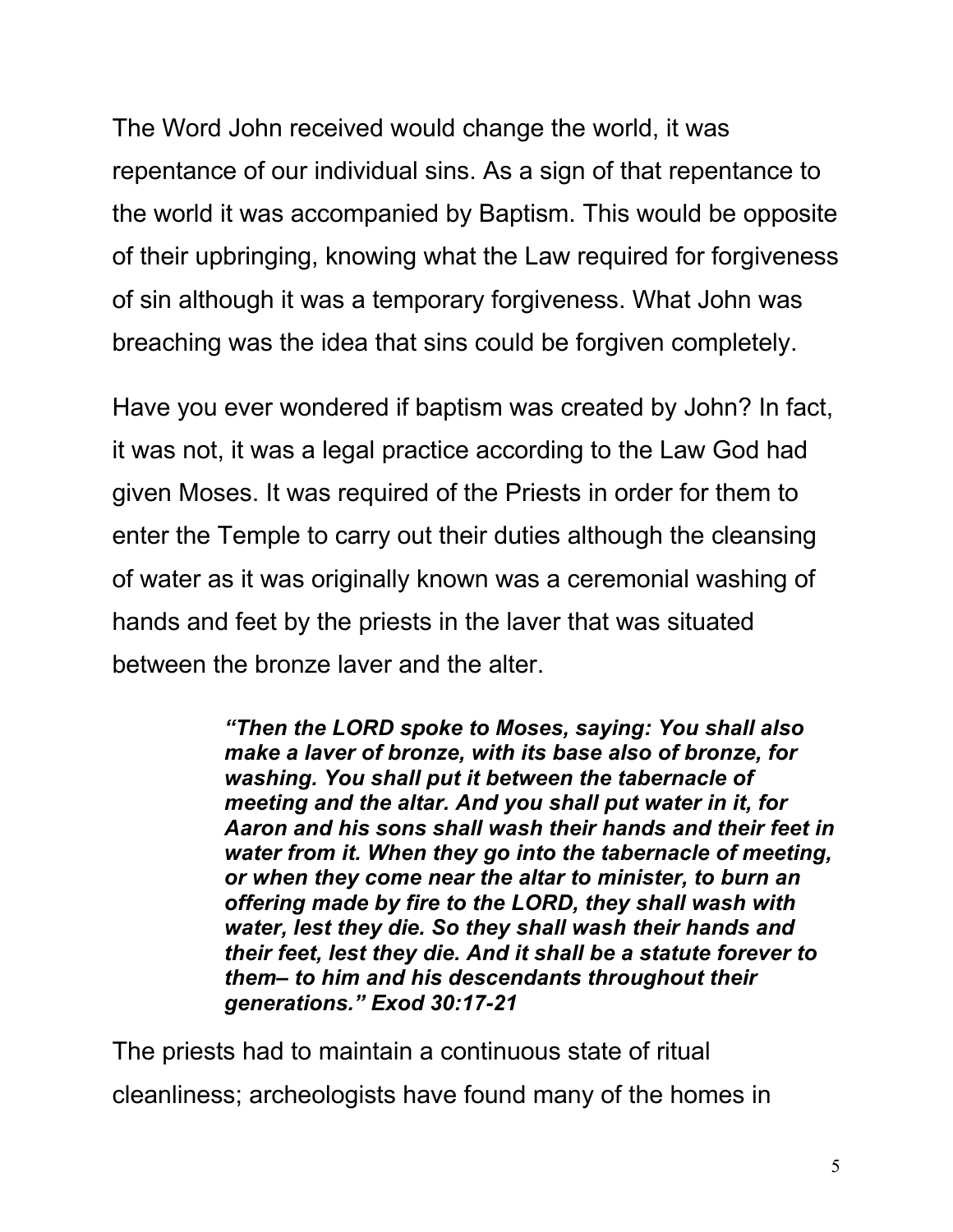Jerusalem with pools in the basements. These were deep enough to be able to immerse a person or one's self. They had two sets of stairs, one "unclean" in which the person would walk down into the pool, submerse as they crossed the pool then climb out another set of stairs that were "pure" so as they left the pool they were cleansed. This is a quote from "One for Israel" an educational site about the messianic-perspective of Israel. ttps://www.oneforisrael.org/bible-based-teaching-fromisrael/messianic-perspective/was-baptism-originally-jewish/

*"Following the upheaval of the 1967 war, archaeologists were presented with the opportunity to excavate parts of the upper city of Jerusalem, giving a new window into daily life in ancient times. Many of the houses were grand and spacious, with their own water cisterns and ritual baths in the basements.[2] Some houses were found to have had several of these mikva'ot, since it is thought that as well as providing for the household (which could even be up to fifty people) they would have been able to welcome and host pilgrims arriving for the Jewish feasts, catering for many more. Many of this upper city aristocracy were among the priestly class, who would have to stay in a state of ritual purity as much as possible, and so would have to immerse themselves in a mikveh frequently. Archaeologists also believe that the pools of Siloam and Bethsaida could have been used for ritual bathing in the Second Temple period for those visiting Jerusalem for the high holy days.*

*So immersion in a mikveh was quite common at the time of Yeshua, but the New Testament also describes baptisms taking place not only in rivers, but in any available body of water. In Acts*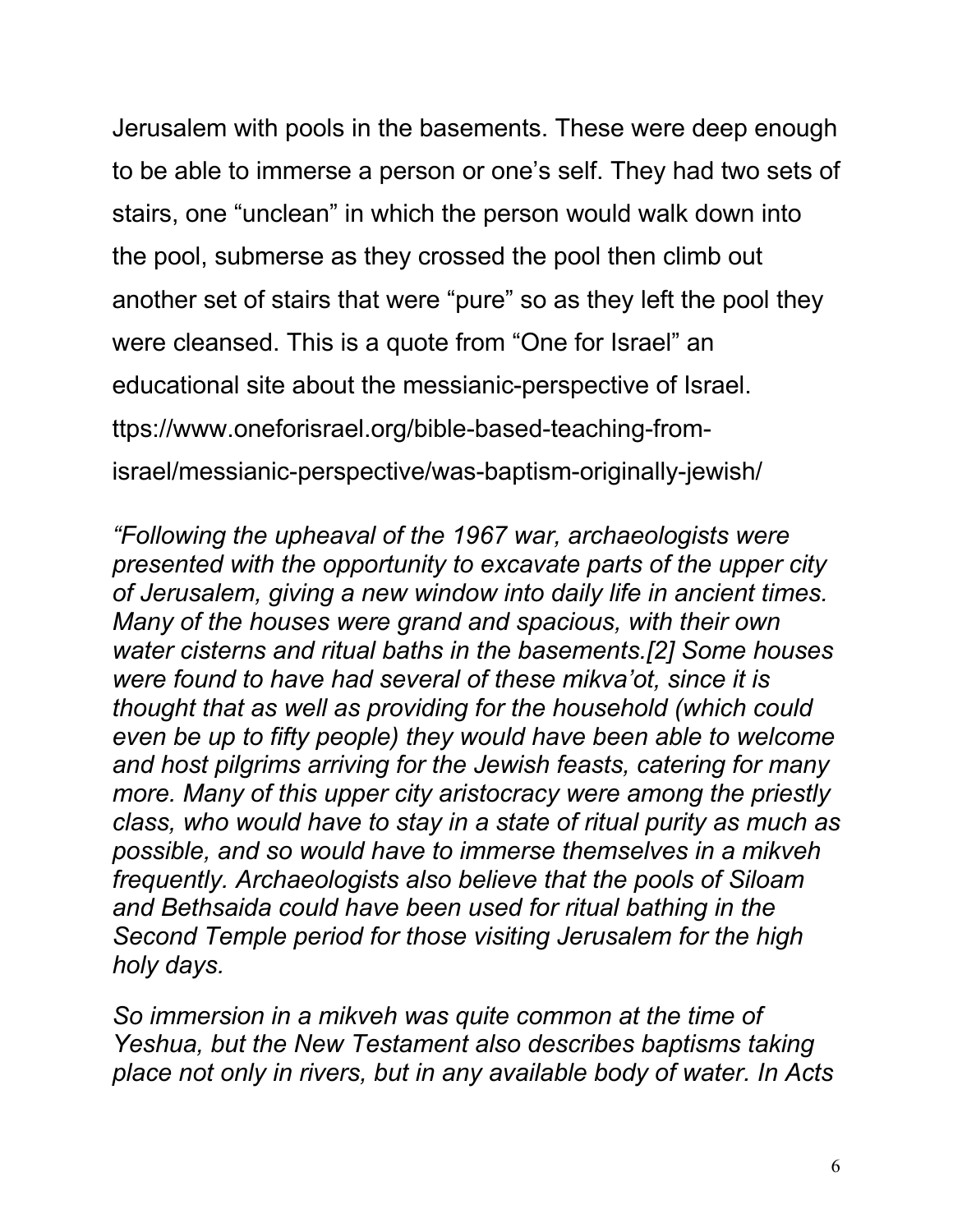*8, we read of a visiting pilgrim from Ethiopia, who came to believe in Yeshua as he read Isaiah on the way home:"*

John had isolated himself in the wilderness of Judah and when he appeared it was in the area of Jordan. The Jordan river ran through this part of the wilderness, so John began to preach repentance and baptism to those passing by. It soon was broadcast that a man called John the Baptist was doing this.

**4As it is written in the book of the words of Esaias the prophet, saying, The voice of one crying in the wilderness, Prepare ye the way of the Lord, make his paths straight.**

**5Every valley shall be filled, and every mountain and hill shall be brought low; and the crooked shall be made straight, and the rough ways** *shall be* **made smooth;**

**6And all flesh shall see the salvation of God.**

This is a quote form Isaiah 40:3, but let's take a look at couple

verses before and after it.

*Isaiah 40:1 1Comfort ye, comfort ye my people, saith your God.*

*2Speak ye comfortably to Jerusalem, and cry unto her, that her warfare is accomplished, that her iniquity is pardoned: for she hath received of the LORD'S hand double for all her sins.*

*3The voice of him that crieth in the wilderness, Prepare ye the way of the LORD, make straight in the desert a highway for our God.*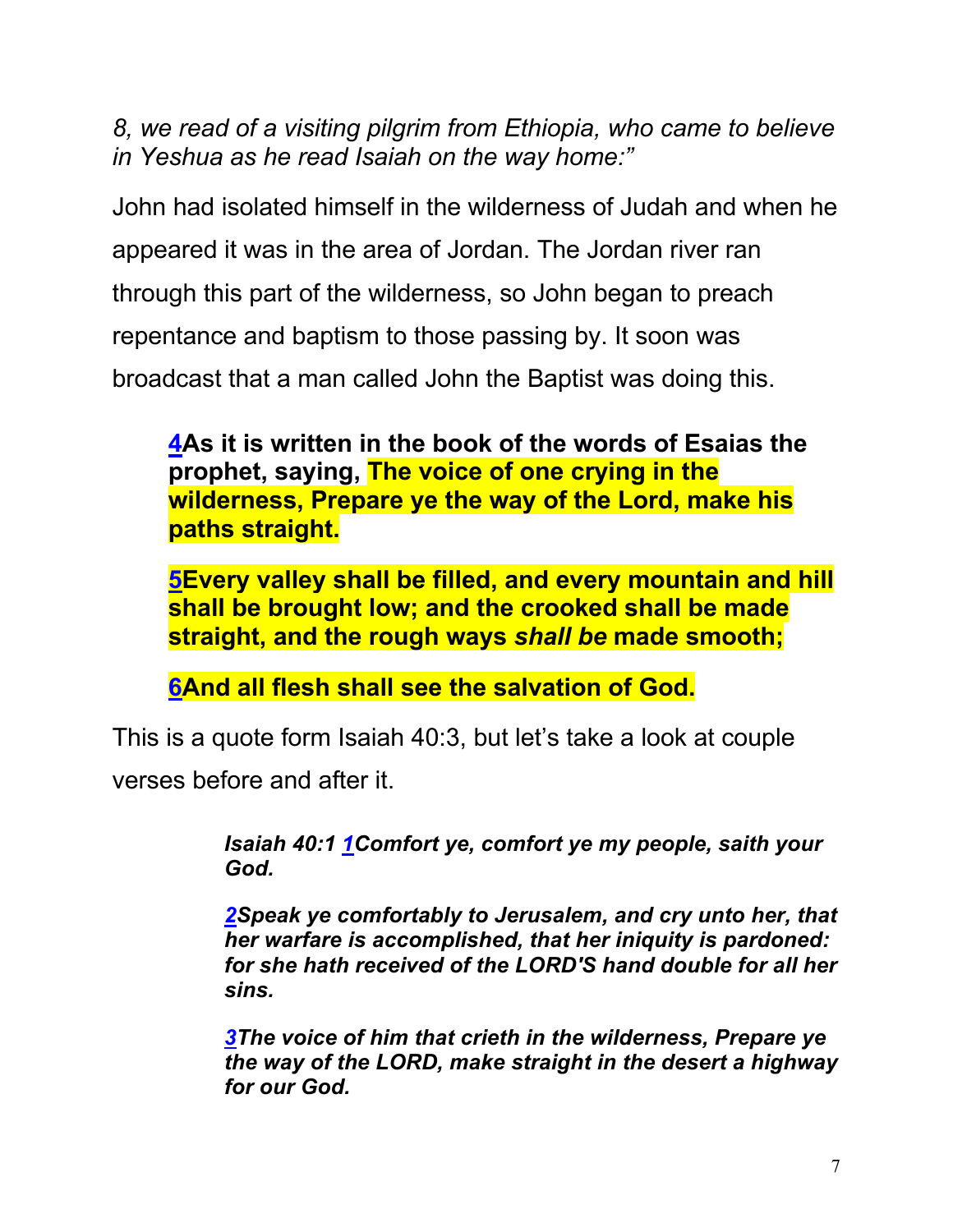*4Every valley shall be exalted, and every mountain and hill shall be made low: and the crooked shall be made straight, and the rough places plain:*

*5And the glory of the LORD shall be revealed, and all flesh shall see it together: for the mouth of the LORD hath spoken it.*

And what was this glory of the Lord? was it John? no it was the Messiah the Christos, Jesus Christ the Lord who is and was and is to come.

John was given a task that was prophesied by Isaiah some 700 years prior to his birth. John was the type of committed Christian that we should all be. His commitment was totally focused on one thing, Jesus the Messiah.

## **7Then said he to the multitude that came forth to be baptized of him, O generation of vipers, who hath warned you to flee from the wrath to come?**

Matthew 3:7 is more specific about who John was directing this statement;

> *Matthew 3:7But when he saw many of the Pharisees and Sadducees come to his baptism, he said unto them, O generation of vipers, who hath warned you to flee from the wrath to come?*

To John and to us baptism is not a thing to do on its own, it is an act of obedience that reflects something that has happened to us.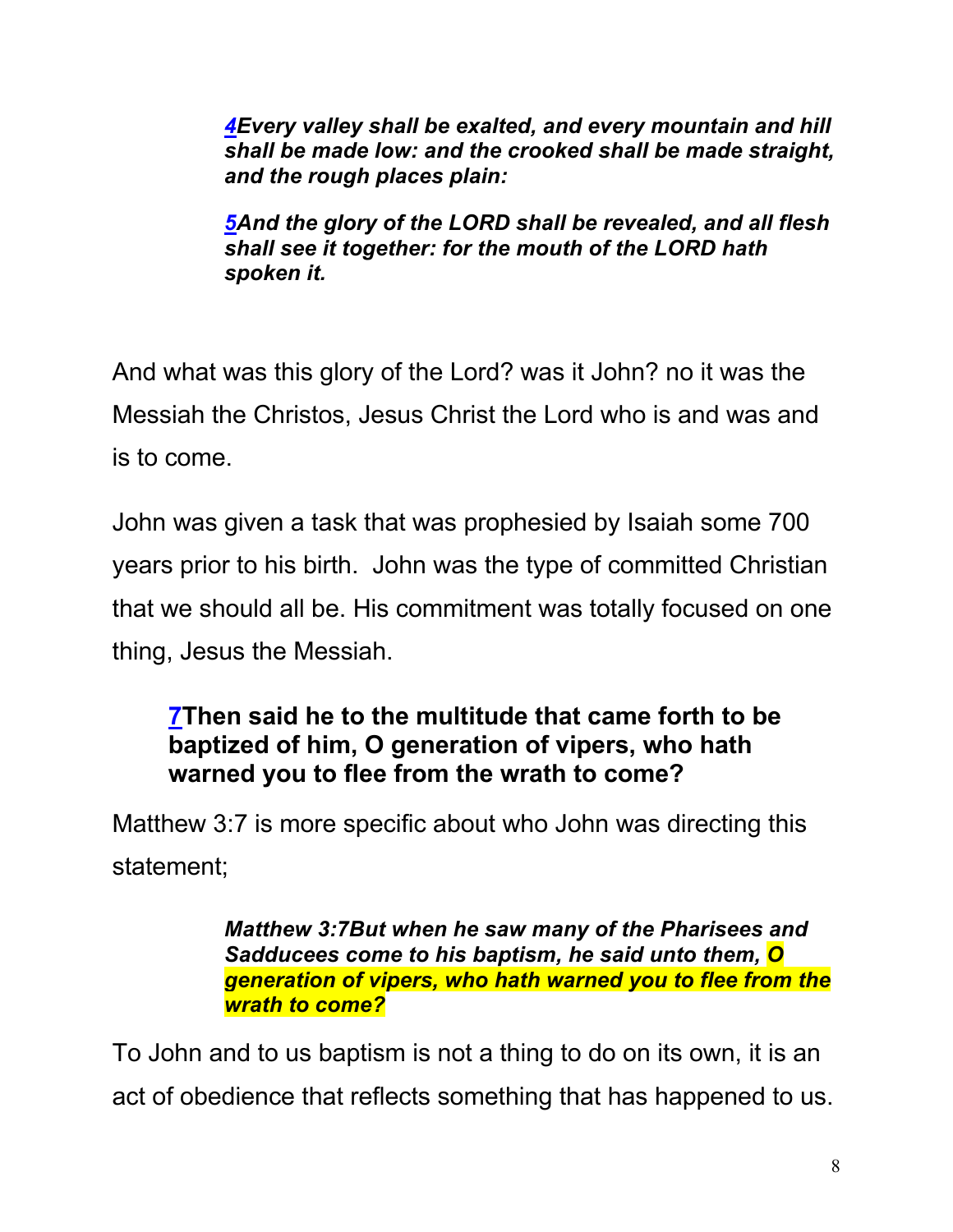When we accept Christ as our Lord and Savior our hearts are circumcised, we become a new creature in Christ we are cleansed by His Blood. Baptism is a symbol of what happened to us, it does not bring it about, it simply reflects as an outward sign an inward cleansing.

It is as if we were buried with Christ by going under the water, and then rising again in new birth coming up out of the water, simulating Christ rising from the dead. We were dead in our sins and through Christ's death and resurrection we are born again into new life. That is the physical act of baptism that represents a spiritual connection to the world that we have with our Savior Jesus Christ.

So, when John specified the religious leaders of the day, he knew their hearts, many were not accepting even the notion that they were sinners dying in their sin, they were religious leaders, above the common man and devout to their religion. John would not have any of that, when John baptized it was with a knowledge that the person had truly repented of their sins, not with their lips but in their heart.

**8Bring forth therefore fruits worthy of repentance, and begin not to say within yourselves, We have Abraham to**  *our* **father: for I say unto you, That God is able of these stones to raise up children unto Abraham.**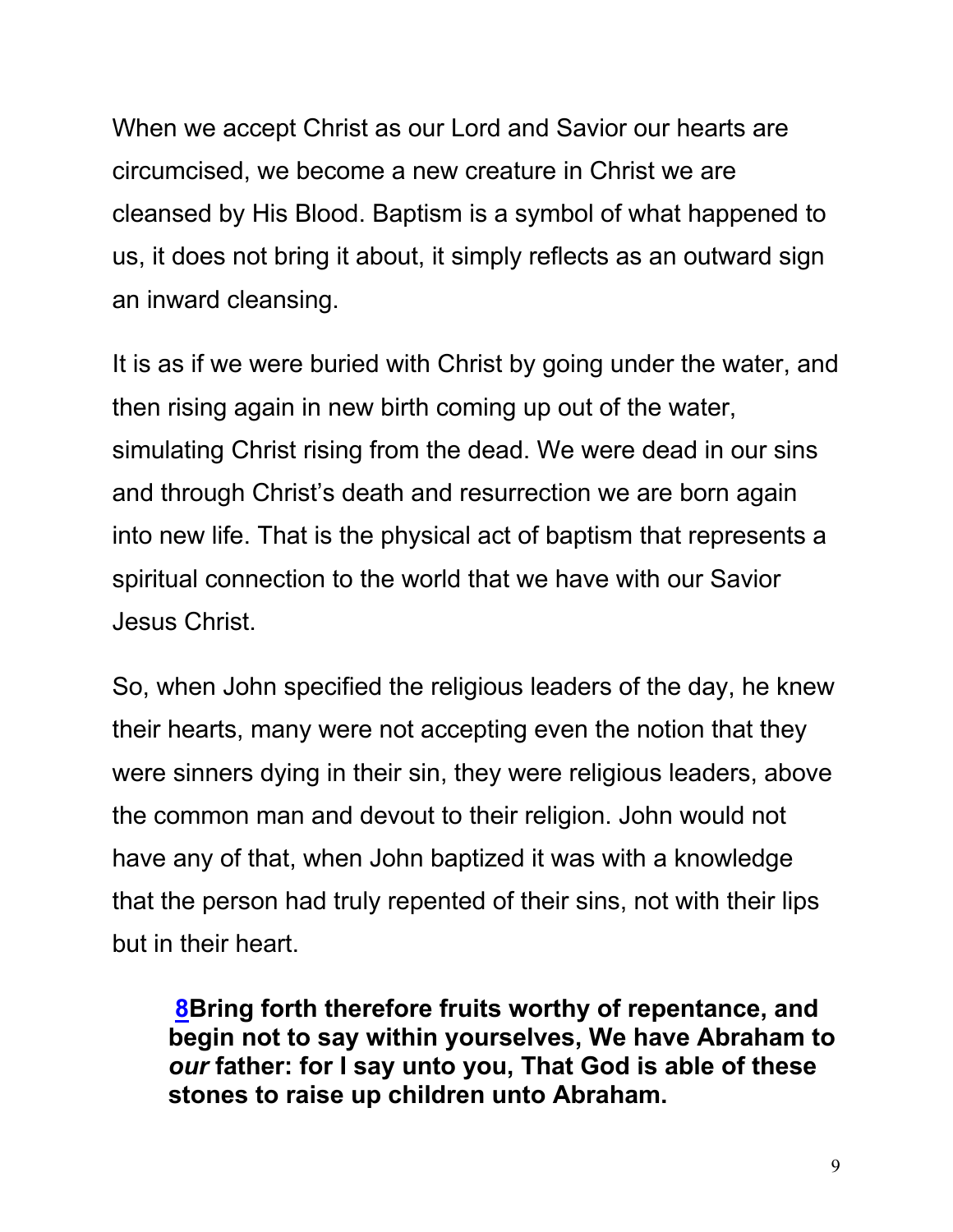We saw many times that the Hebrew nation would rely on their ancestry to somehow save them; but in fact, John points out that ancestry is of no value. Even today, just because a father and mother are saved does not mean that the children when they reach the age of accountability are saved. This is a further indication that this salvation that John was preaching would reach beyond the Hebrew nation and their ancestral beginnings. It would be an individual Salvation between each human and Jesus Christ.

#### **9And now also the axe is laid unto the root of the trees: every tree therefore which bringeth not forth good fruit is hewn down, and cast into the fire.**

These are spiritual statements that John is making but without the Holy Spirit they would be impossible to understand. Christ is the vine and we are the branches, any branch that comes from anything other than the true vine is fruitless in a spiritual sense and is useless. It is to be cut down destroyed; non-believers are of those useless branches and faux vines. The faux vines can be anything that takes your eyes off of Christ; it can be man-made religion and religion comes in all kinds of shapes and colors; denominationalism, environmentalism, sexualism in all its current day forms, communism, socialism, dare I say even Americanism, just about any ism one can conjure up takes the persons eyes off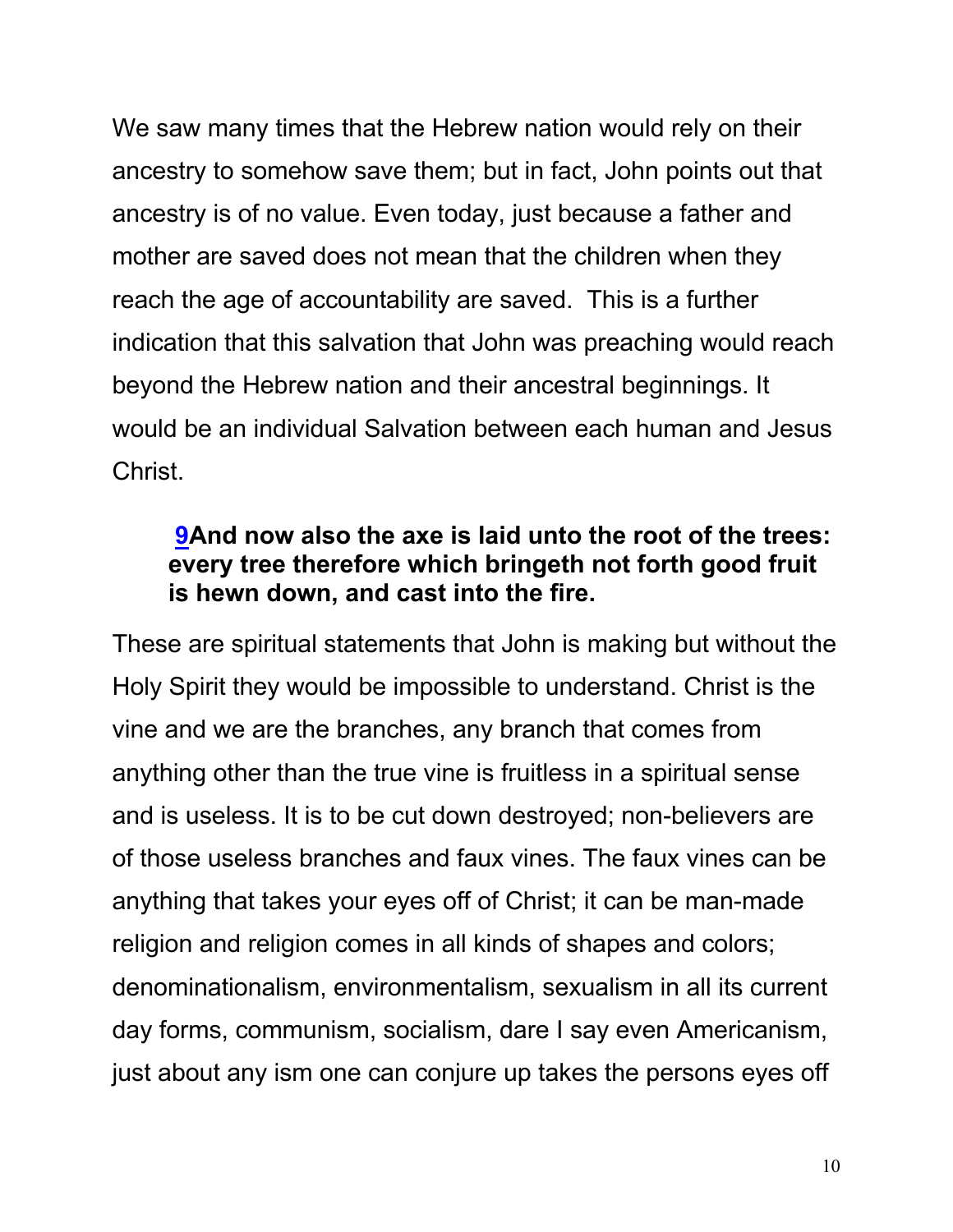of the True Vine Jesus Christ. Anything that you would put in the place of Christ regardless of how great it sounds is blasphemous and is of the devil.

### *1 John 4:2*

*By this you will know the Spirit of God: Every spirit that confesses that Jesus Christ has come in the flesh is from God, :3 and every spirit that does not confess Jesus is not from God. This is the spirit of the antichrist, which you have heard is coming, and is already in the world at this time.*

Do not be deceived by lying spirits that you have found a better, more pure way to love people. If it is not Christ centered it is a lie.

### **10And the people asked him, saying, What shall we do then? 11He answereth and saith unto them, He that hath two coats, let him impart to him that hath none; and he that hath meat, let him do likewise.**

John's mission which entwined with Jesus Ministry was to show people that they should put others ahead of themselves. We as Christians are to do this; husbands put our wives before ourselves, wives put your husbands before yourselves, fathers put your children before ourselves and so on it goes, we as individuals are to be last in our relationships. This relationship can only be right if we do this one thing before all the others; put God first in our lives; Jesus before ourselves.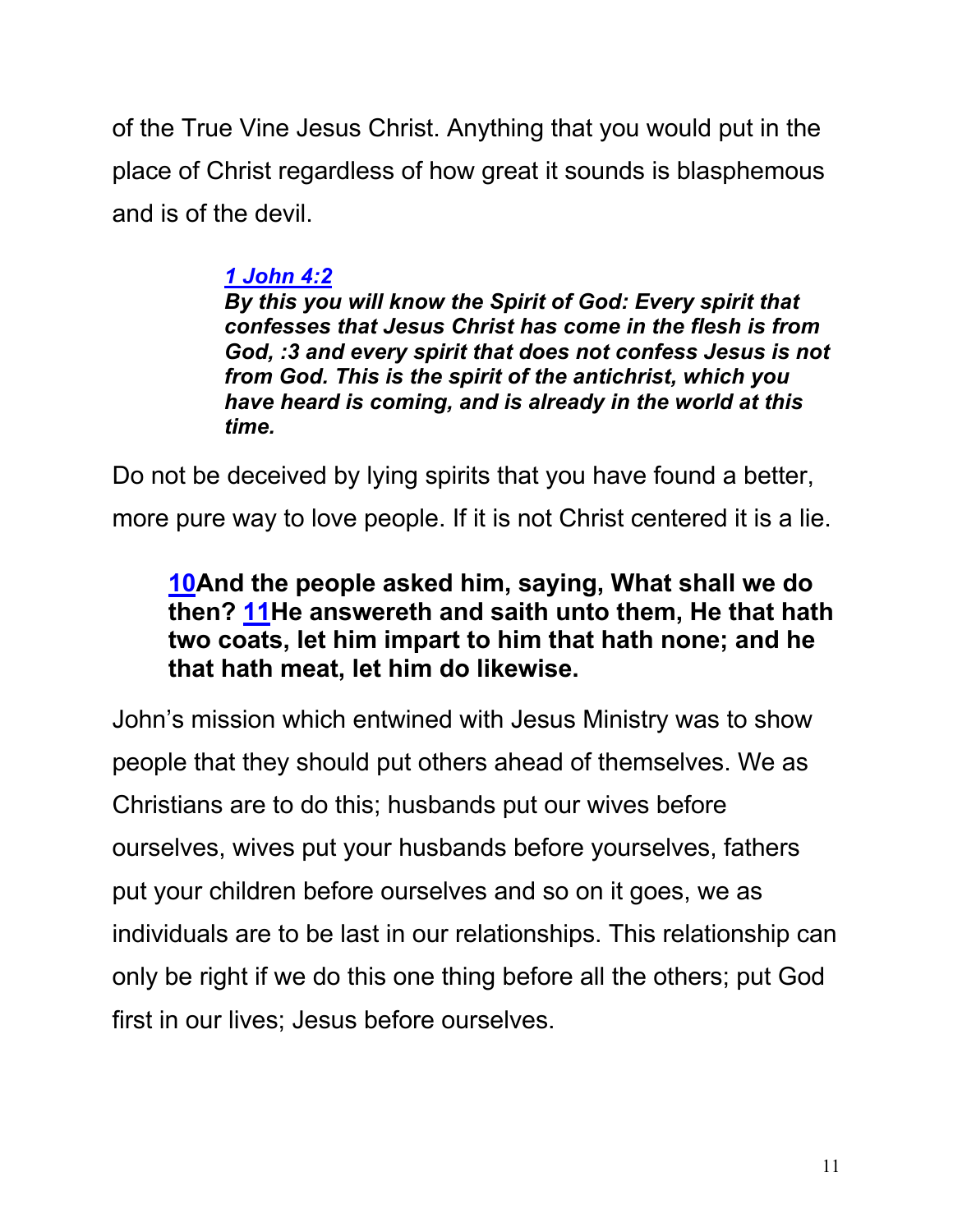#### **12Then came also publicans to be baptized, and said unto him, Master, what shall we do? 13And he said unto them, Exact no more than that which is appointed you.**

John just gave Godly advice to the common man and now comes to him the government (these were the tax collectors) likely Hebrews and others who serve in the government and they ask the same question. John speaks to the power they have as government officials; they still needed to do all that he told the common man; "put others before themselves", but they as government officials we are told they have extraordinary power and responsibility. They are to limit their power through processes that the people agree to. They are to only, as with the tax collectors, take from the common man that which has been agreed to by the people and the government and not a penny more without the people's agreement. I know it sounds like a political statement and likely it is but is what John through the Power of the Holy Spirit addressed when the government employee asked him a question and I believe that is the spirit of what John responded.

**14And the soldiers likewise demanded of him, saying, And what shall we do? And he said unto them, Do violence to no man, neither accuse** *any* **falsely; and be content with your wages.**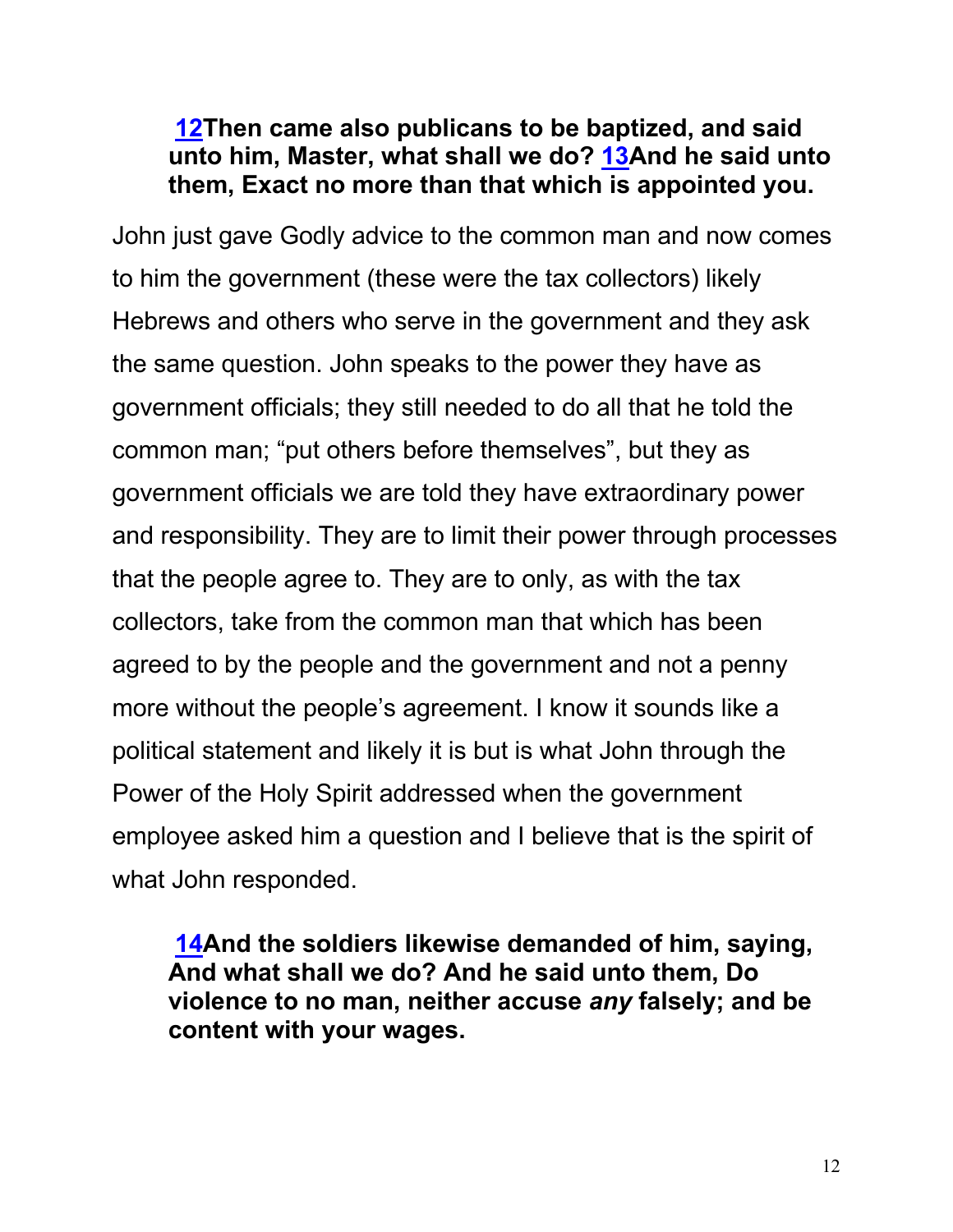Even more power and responsibility are lain upon the military of any country. They have the use of weapons and large contingent of men and equipment at their disposal to protect a nation or crush it. Unauthorized violence is the first on the list to things they should take care in their responsibility. They too are obligated to all that John told the common man but due to their positions of power there were additional things. Additionally, they were to walk in truth as all men are but they are to take double care in how they report what they see and hear and finally to be content with their wages. Military have historically been low paying jobs, due mainly to the fact that all of their physical needs are taken care of by the military, so their pay was lower, but they were to be in need of nothing.

#### **15And as the people were in expectation, and all men mused in their hearts of John, whether he were the Christ, or not;**

Due to his boldness and apparent touching the hearts of men and women they naturally wondered if John was not the Christ?

#### **16John answered, saying unto** *them* **all, I indeed baptize you with water; but one mightier than I cometh, the latchet of whose shoes I am not worthy to unloose: he shall baptize you with the Holy Ghost and with fire:**

Herein lies the nugget that has caused men to stumble and even lengthy discussions within our own Bible Study. John addresses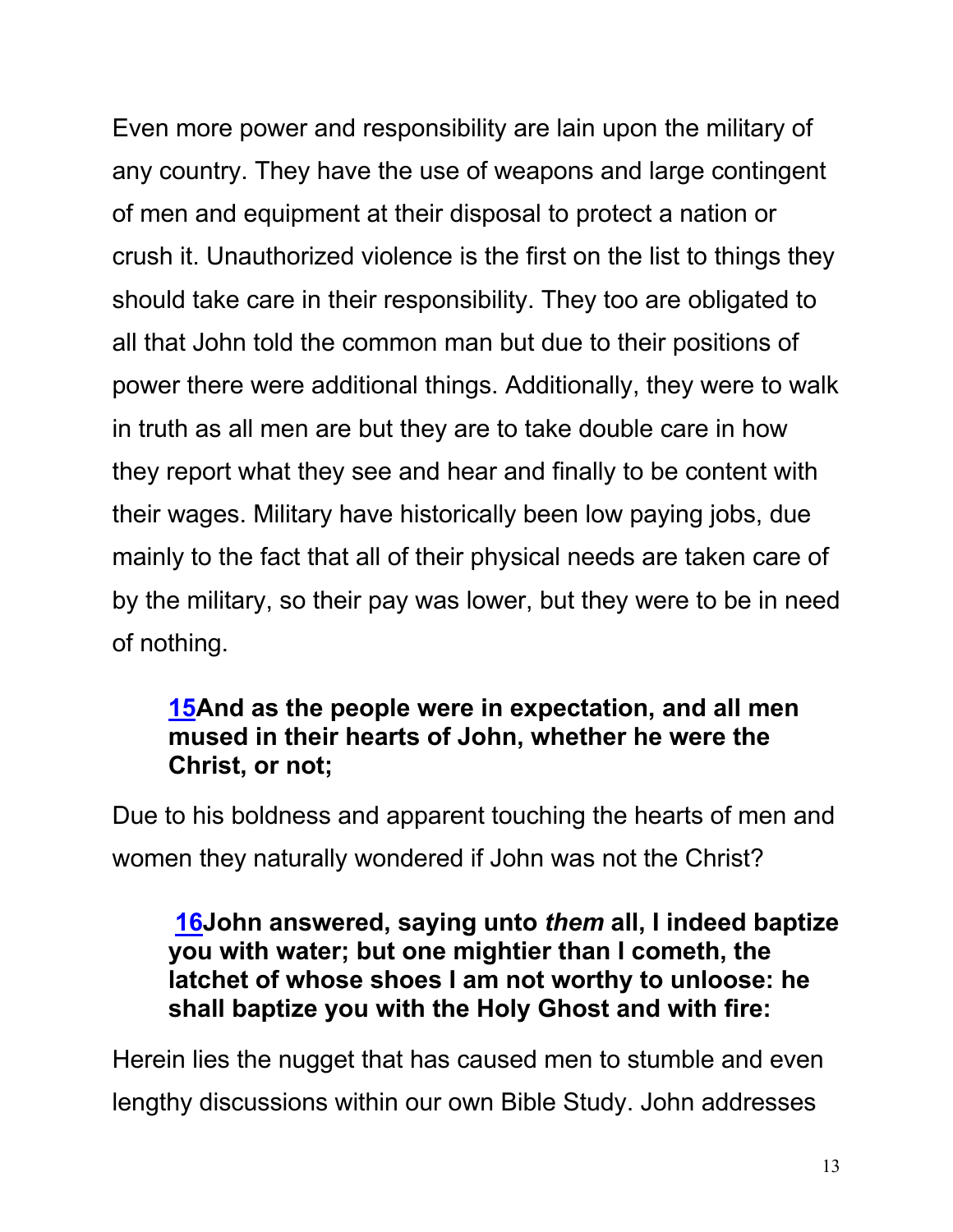the issue of baptism by water as opposed to baptism by the Holy Spirit. The two are not the same, one is done with the flesh as a sign the other is done with the Heart. One is done out of obedience to God's Word the other is done out of God's Love, Mercy and Grace to us, for us and in us.

If you were dying and did not have time to be baptized with water and God was offering you a Baptism by the Holy Spirit which would you rather have? For me I'd take hundred times over the Baptism of the Holy Spirit. That is not to say that we should not all be humble and obedient in our ability to receive water baptism, why would we not agree to that, it is what Jesus asks of us as an outward sign to the world that we are His and His alone. So if it is in your power, please be baptized.

#### **17Whose fan** *is* **in his hand, and he will throughly purge his floor, and will gather the wheat into his garner; but the chaff he will burn with fire unquenchable.**

A fan of some sort was used on the threshing floor to blow away the chaff from the valuable wheat once it was crushed from its shell. John says that Christ has in His hand a fan that will thoroughly purge His floor. The meaning is obvious, it is not a fan but a knowledge of each person as to whether or not they will accept the Free Gift of Salvation. Jesus knows the hearts of all men and those who refuse will be purged from the "floor" or in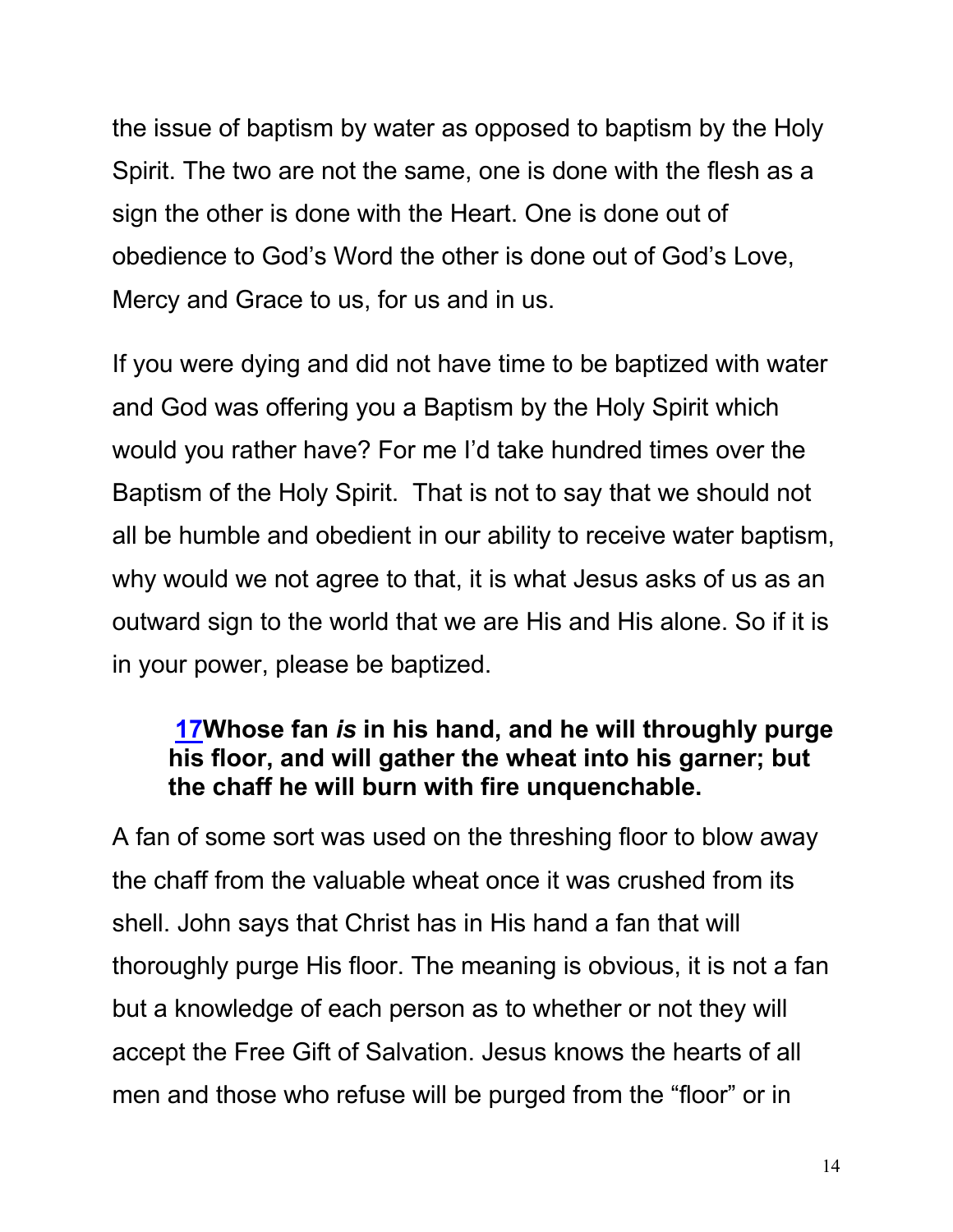other words His eternal Kingdom. The chaff will burn in Hell for eternity.

# **September 8, 2019**

**18And many other things in his exhortation preached he unto the people. 19But Herod the tetrarch, being reproved by him for Herodias his brother Philip's wife, and for all the evils which Herod had done, 20Added yet this above all, that he shut up John in prison.**

Herod took his bother Philips wife Herodias and made her his own wife in violation of all that was honorable. When John repeatedly called Herod out on his adultery it irritated Herod. Herod had John placed in prison where John would eventually be beheaded as a favor to Herodias's daughter. That all comes later.

# **The Baptism of Jesus**

**(Matthew 3:13-17; Mark 1:9-11; John 1:29-34)**

**21Now when all the people were baptized, it came to pass, that Jesus also being baptized, and praying, the heaven was opened,**

Luke not being present for any of these events in some ways shortens the event and does not report many minute details that the other gospels report. For example, John gives a more detailed report as to Jesus even approaching Jordan River where John was preaching and Baptising;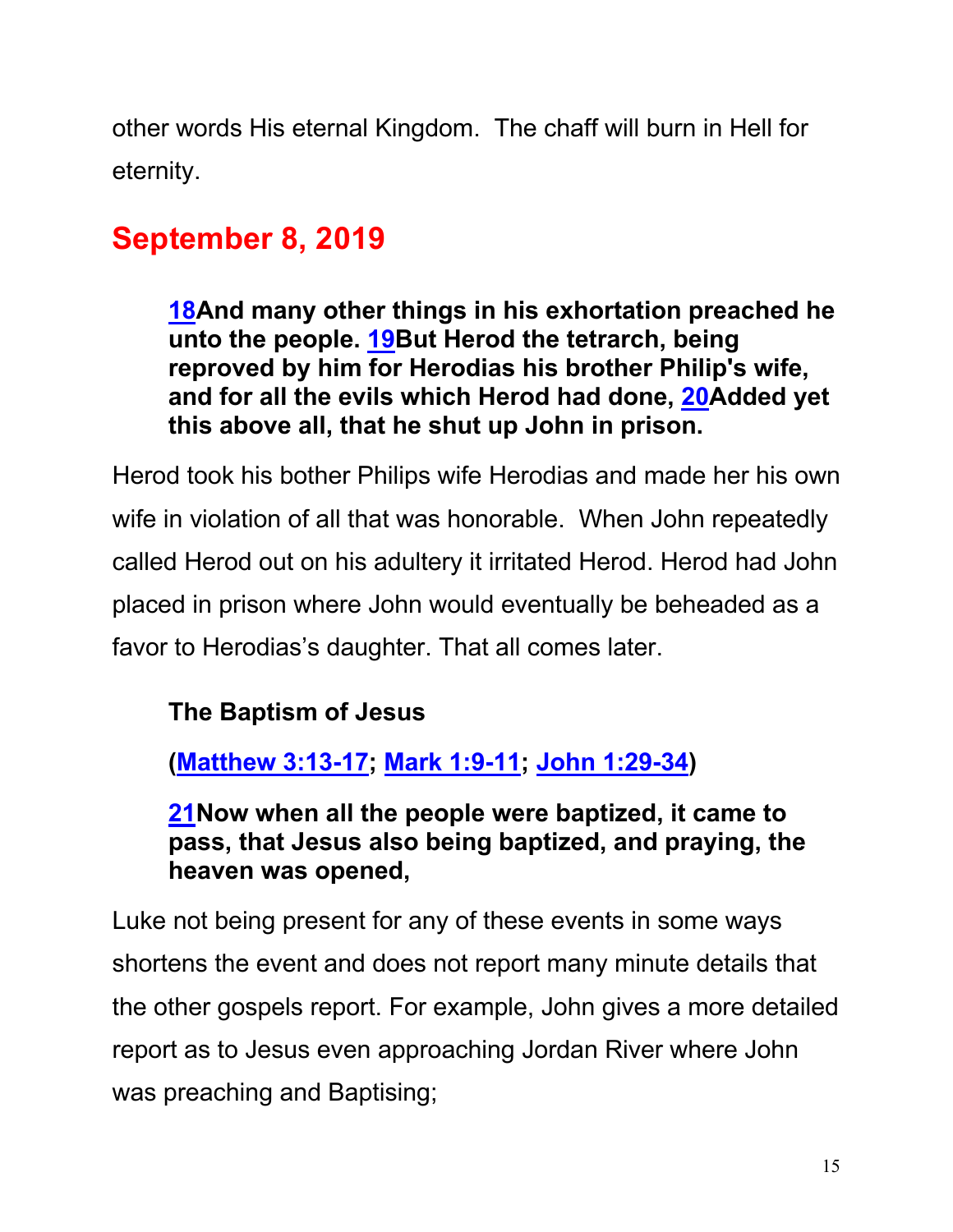*John 1: 29The next day John seeth Jesus coming unto him, and saith, Behold the Lamb of God, which taketh away the sin of the world. 30This is he of whom I said, After me cometh a man which is preferred before me: for he was before me. 31And I knew him not: but that he should be made manifest to Israel, therefore am I come baptizing with water.* 

A specific point of order here; we know that John was 9 months older than Jesus as they were second cousins. How could John say that Jesus, "was before me"?

God had revealed to John through the Holy Spirit that Jesus was in fact the Incarnate God, and had been in existence forever with God and so to say that Jesus was before me is without question accurate.

#### **22And the Holy Ghost descended in a bodily shape like a dove upon him, and a voice came from heaven, which said, Thou art my beloved Son; in thee I am well pleased.**

This would be the first physical evidence that the Holy Spirit exists and descended from above to give those in attendance a visual representation of that fact. I have little doubt that the Holy Spirit had been within Christ from the beginning and while He was yet in Mary's womb, but the world needed a physical representation of that fact and so God chose a dove to carry out that mission in the site of those present.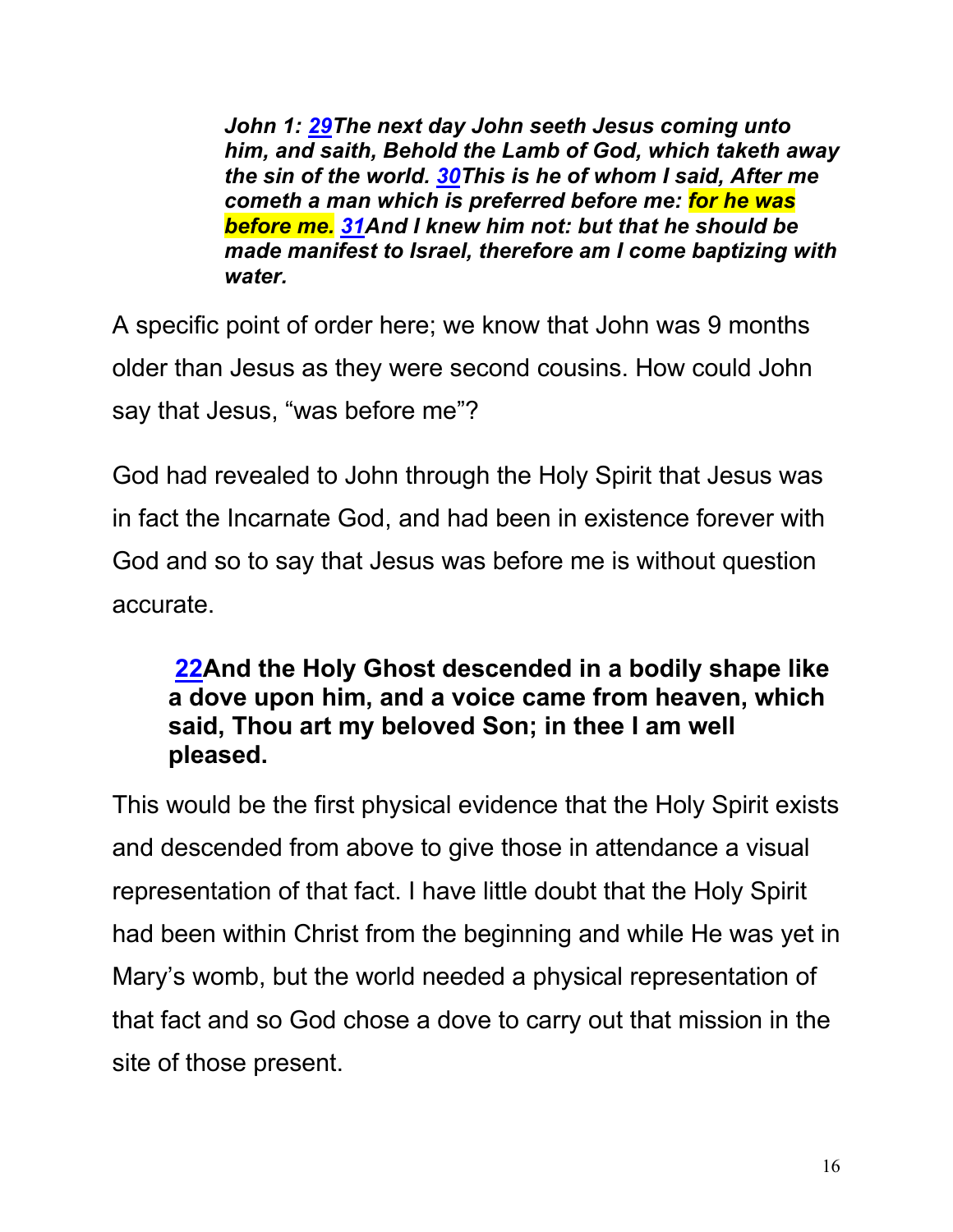God declared for all those in attendance to things that would and should set the world on fire; First this was His Son and second God is well pleased with His Son. That word "pleased" is

Transliteration: eudokeó Phonetic Spelling: (yoo-dok-eh'-o) Definition: to think well of, to be well-pleased Usage: I am well-pleased, think it good, am resolved.

# **The Genealogy of Jesus**

**(Ruth 4:18-22; Matthew 1:1-17)**

#### **23And Jesus himself began to be about thirty years of age, being (as was supposed) the son of Joseph, which was** *the son* **of Heli,**

Did you ever wonder why Jesus did not start His ministry until He was 30 years old? It is covered in the Law as to the age of a man to become a priest;

#### *Numbers 4:23 From thirty years old and upward until fifty years old shalt thou number them; all that enter in to perform the service, to do the work in the tabernacle of the congregation.*

God knows the Law that He gave to Moses and He would not nor would He have His Son violate the existing Law, so Christ was to be the High Priest, He will be King and Priest according to God so He would of course fulfill the Law as written.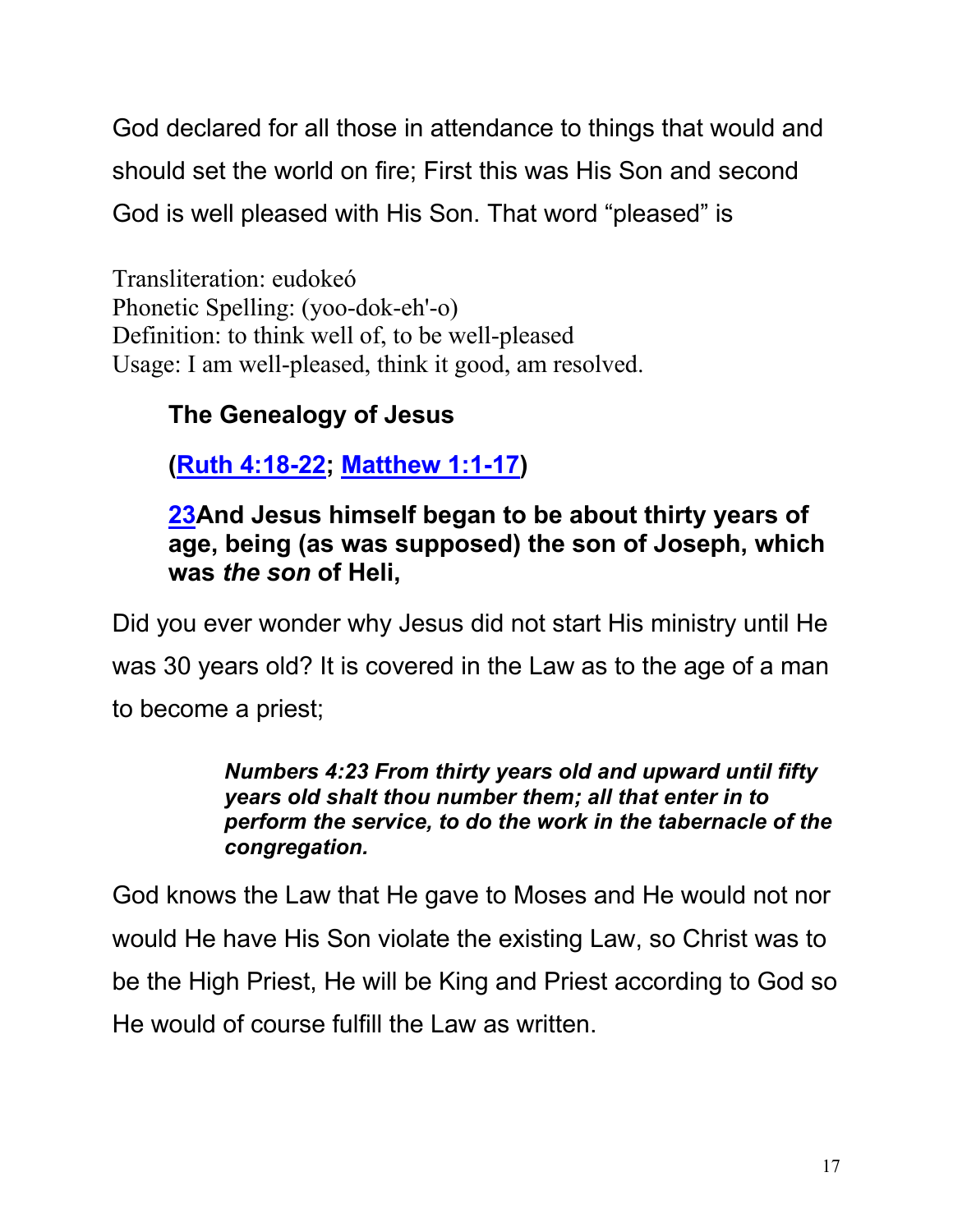What is to follow we will not pursue in great detail as it is not without controversy. The gospels differ on some minor points but there is a point that needs to be highlighted. Matthew's rendition of the linage of Christ focuses on the chosen race, where Luke focuses on the Human Race. Jesus in Luke not only reveals that Jesus is the savior of the Chosen Race, the Hebrews, but also the Savior of the Human Race.

> *Isaiah 49:6 And he said, It is a light thing that thou shouldest be my servant to raise up the tribes of Jacob, and to restore the preserved of Israel: I will also give thee for a light to the Gentiles, that thou mayest be my salvation unto the end of the earth.*

The way Luke proceeded addressed and filled in the linage of Christ not only to Jacob but to Adam.

**24Which was** *the son* **of Matthat, which was** *the son* **of Levi, which was** *the son* **of Melchi, which was** *the son* **of Janna, which was** *the son* **of Joseph, 25Which was** *the son* **of Mattathias, which was** *the son* **of Amos, which was** *the son* **of Naum, which was** *the son* **of Esli, which was** *the son* **of Nagge, 26Which was** *the son* **of Maath, which was** *the son* **of Mattathias, which was** *the son* **of Semei, which was** *the son* **of Joseph, which was** *the son* **of Juda, 27Which was** *the son* **of Joanna, which was** *the son* **of Rhesa, which was** *the son* **of Zorobabel, which was** *the son* **of Salathiel, which was** *the son* **of Neri, 28Which was** *the son* **of Melchi, which was** *the son* **of Addi, which was** *the son* **of Cosam, which was** *the son* **of Elmodam, which was** *the son* **of Er, 29Which was** *the son* **of Jose, which was** *the son* **of Eliezer, which was**